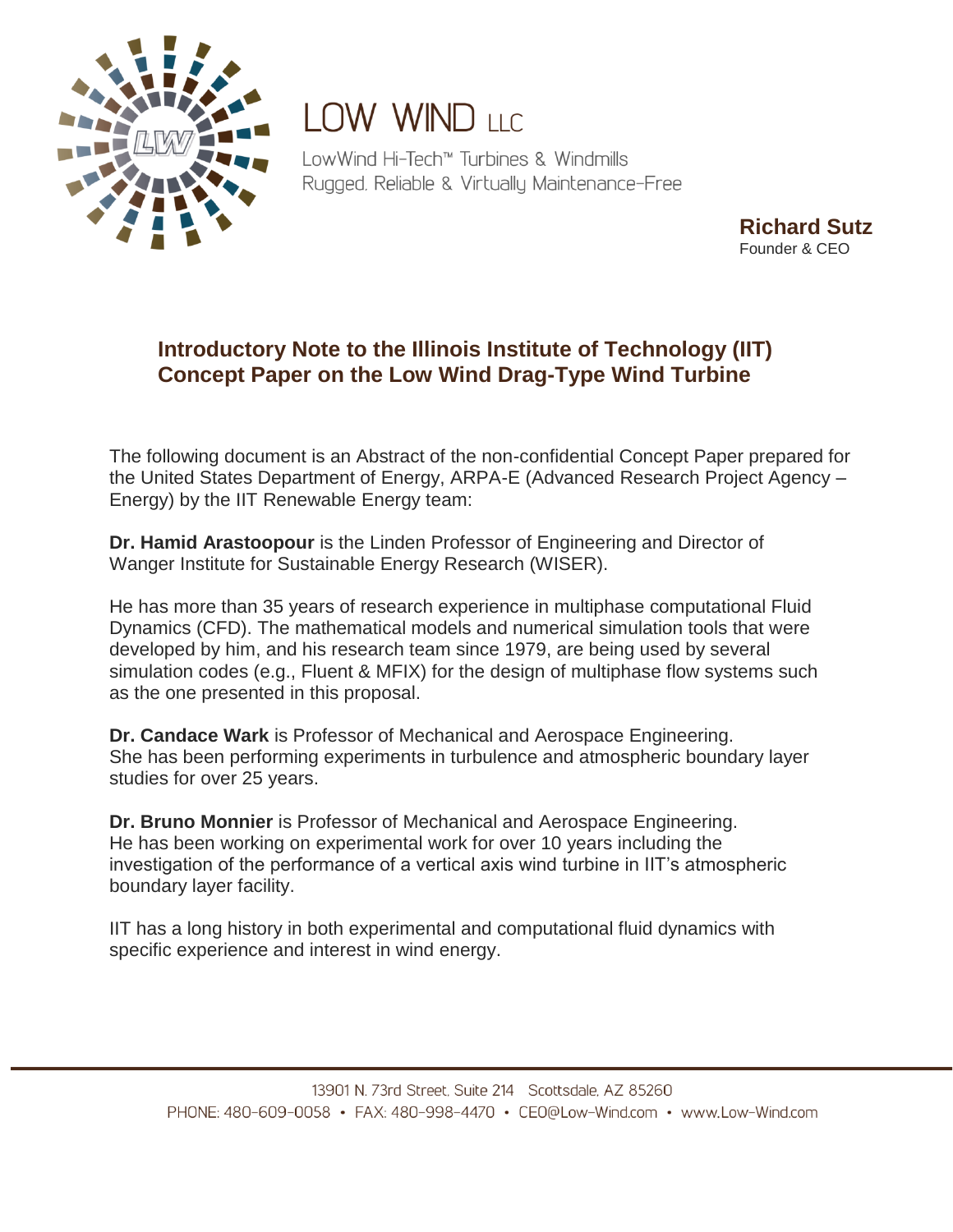## **Abstract - ARPA-E Concept Paper** (February 2015)

To ensure that the United States maintains a technological lead in developing advanced energy technologies we propose to develop a new class of wind turbine: a drag-type turbine with projected superior low wind operation features. A significant challenge facing wind energy is the performance of lift type turbines in low wind conditions. For example, optimal minimal performance lift turbines require prevailing winds in excess of 12-15mph which only occur over about 10% of the earth's land mass.

To improve performance of lift type turbines at low wind conditions, technology efforts have been focused on the improvement of the aerodynamics of the rotor and the reduction of the drag. Our proposal is a drag-type Low Wind LLC turbine (LW) with multiblade rotors which will be cost effective in low wind conditions, beginning at 5 mph, and which potentially could have a major impact on the cost effectiveness of wind turbines, worldwide, for renewable energy in locations with prevailing wind speeds =< 12 mph (5.4 m/s).

The proposed work represents a disruptive technology in that these turbines would have a significant impact in wind farm applications with prevailing winds less than 12-15mph thereby allowing greatly expanded use.

The LW turbine design is an innovative extrapolation of the rugged, reliable and virtually maintenance free multiblade water pumping wind machines that have been in use worldwide for several decades. The LW turbine does not require new state-of-the-art materials, e.g., like the composite materials for lift turbine blades.  $90\%$  of the material in the LW turbines (in the  $=$ <100KW range), is low carbon galvanized steel. The remaining 10% require only standard available materials, and for manufacture, only machine-shop level skills and off-the-shelf components customized for this application.

The chart below compares calculated Power Curves for LW's 50kW Drag-Type turbine vs. a published Power Curve for the Endurance 50 kW Lift-Type turbine. The LW Turbine generates 50kW at 12mph. The 50kW lift turbine generates 50kW only when wind speed reaches ≈21mph.